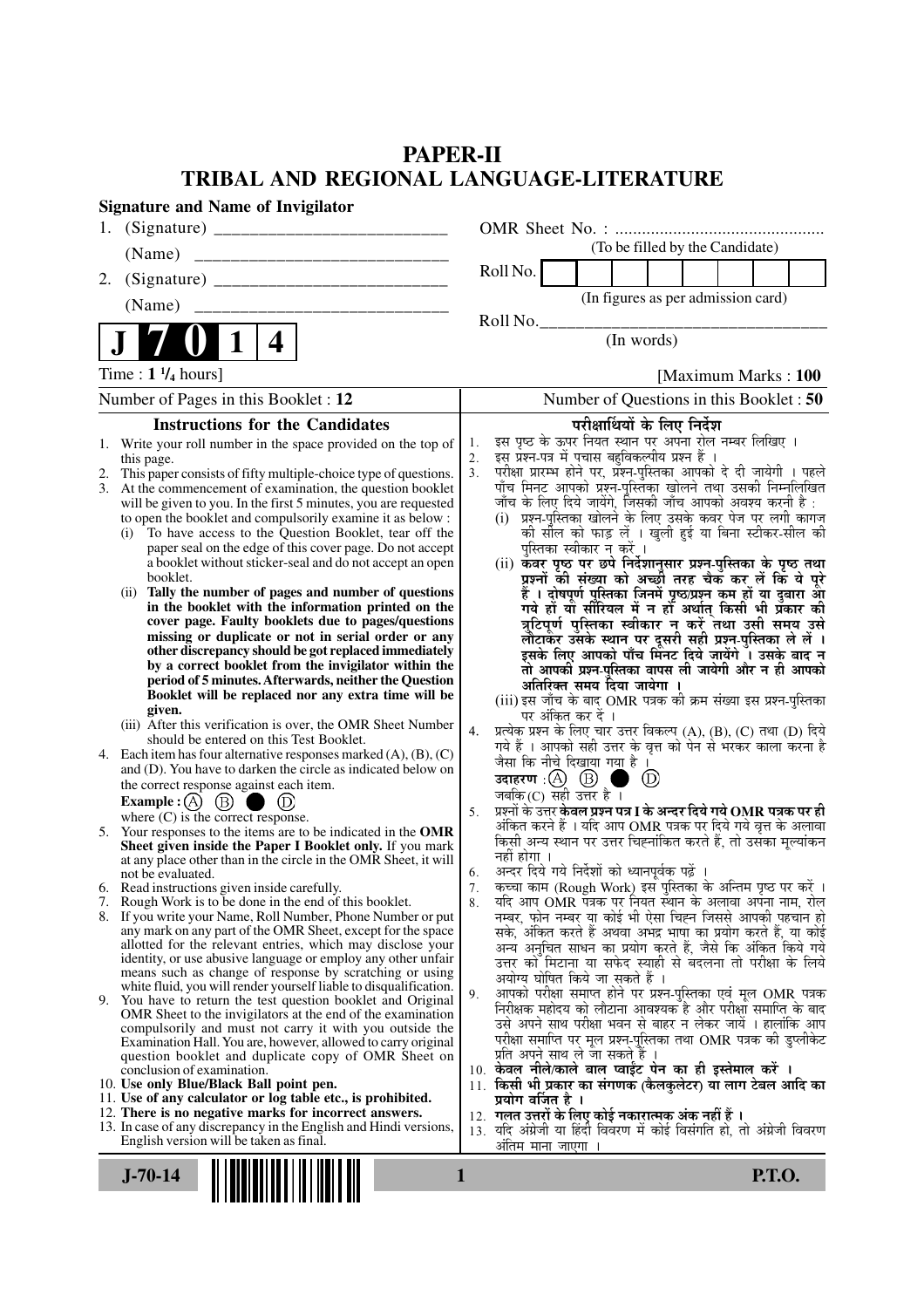## **TRIBAL AND REGIONAL LANGUAGE-LITERATURE**

### **Paper – II**

- **Note :** This paper contains **fifty (50)** objective type questions of **two (2)** marks each. **All** questions are compulsory.
- **1.** Who is the author of the book 'Kahani Jharkhand Andolan Ki' ?
	- (A) E.N. Horo
	- (B) Jaipal Singh
	- (C) Colonel Dalton
	- (D) Balbir Dutta
- **2.** 'Singbonga' is related to
	- (A) Munda
	- (B) Kharia
	- (C) Oraon
	- (D) Sadan
- **3.** What is 'Giti Ora' ?
	- (A) Kotha Ghar
	- (B) Yuba Grih
	- (C) Jhopri
	- (D) Pakka Makan
- **4.** How many tribes were scheduled in Jharkhand in 1872 ?
	- $(A) 26$
	- (B) 32
	- (C) 18
	- (D) 29
- **5.** Which is scheduled caste in the following ?
	- (A) Ghasi
	- (B) Savar
	- (C) Korwa
	- (D) Mahli

**Paper-II 2 J-70-14** 

- **6.** Which is called 'Arandi Bonga' ?
	- (A) Bhut Bhagane Ka Mantra
	- (B) Bibah Mantra
	- (C) Deh Bandhne ka Mantra
	- (D) Sraddh Mantra
- **7.** Who is the non-tribe living with the tribes of Jharkhand ?
	- (A) Bhumij
	- (B) Sadan
	- (C) Birhor
	- (D) Asur
- **8.** What is called 'Head Man' in Santal ?
	- (A) Manki
	- (B) Munda
	- (C) Parha
	- (D) Manjhi
- **9.** What is 'Sahiya' ?
	- (A) Blood relation
	- (B) Marriage relation
	- (C) Social relation
	- (D) None of them
-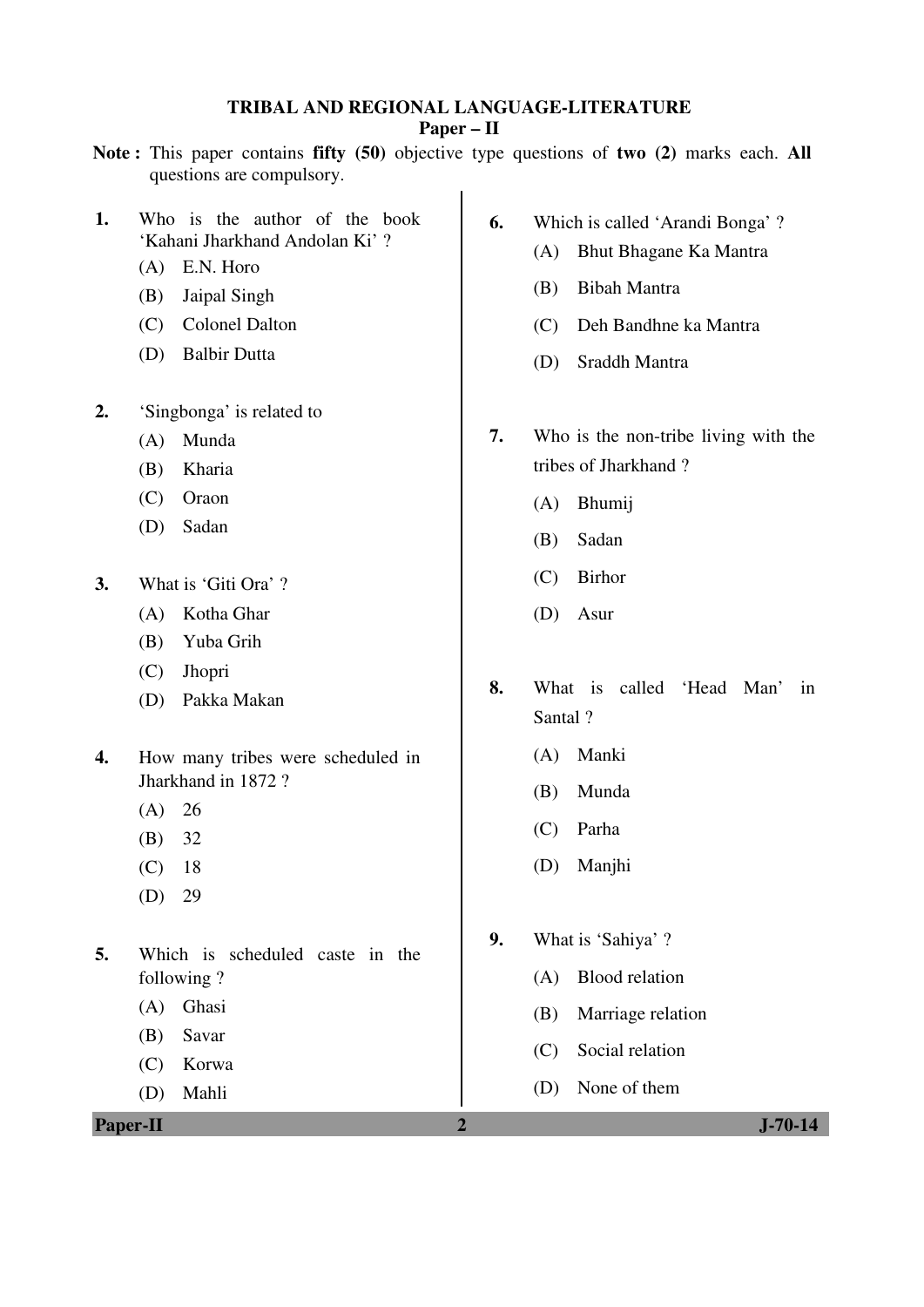# जनजातीय एवं क्षेत्रीय भाषा-साहित्य

### ¯ÖÏ¿®Ö¯Ö¡Ö **– II**

| $J - 70 - 14$ |                                            | $\mathbf{3}$ | <b>Paper-II</b>                               |
|---------------|--------------------------------------------|--------------|-----------------------------------------------|
|               | महली<br>(D)                                |              | (D) इनमें से कोई नहीं                         |
|               | कोरवा<br>(C)                               |              | सामाजिक संबंध<br>(C)                          |
|               | (B)<br>शबर                                 |              | (B)                                           |
|               | घासी<br>(A)                                |              | वैवाहिक संबंध                                 |
| 5.            | इनमें कौन अनुसूचित जाति है ?               |              | रक्त संबंध<br>(A)                             |
|               | (D)<br>29                                  | 9.           | 'सहिया क्या' है ?                             |
|               | (C)<br>18                                  |              |                                               |
|               | (B)<br>32                                  |              | मॉझी<br>(D)                                   |
|               | (A)<br>26                                  |              | (C)<br>पड़हा                                  |
|               | झारखंड में कितनी थी ?                      |              | मुण्डा<br>(B)                                 |
| 4.            | 1872 ई. में अनुसूचित जनजातियों की संख्या   |              |                                               |
|               | (D)<br>पक्का मकान                          |              | मानकी<br>(A)                                  |
|               | झोपड़ी<br>(C)                              | 8.           | संतालों में 'ग्राम प्रधान' को क्या कहते हैं ? |
|               | (B) युवा गृह                               |              |                                               |
|               | कोठा घर<br>(A)                             |              | असुर<br>(D)                                   |
| 3.            | 'गिति ओड़ा' क्या है ?                      |              | बिरहोर<br>(C)                                 |
|               |                                            |              | (B)<br>सदान                                   |
|               | (C)<br>(D)<br>सदान                         |              | $(A)$ भूमिज                                   |
|               | खड़िया<br>(B)<br>उराँव                     |              |                                               |
|               | (A)<br>मुण्डा                              |              | आदिवासी कौन हैं ?                             |
| 2.            | 'सिंग बोंगा' किस से संबंधित है ?           | 7.           | झारखंड में आदिवासियों के साथ रहने वाले गैर    |
|               | (D) बलवीर दत्त                             |              | श्राद्ध मंत्र<br>(D)                          |
|               | (C) कर्नल डाल्टन                           |              | देह बांधने का मंत्र<br>(C)                    |
|               | जयपाल सिंह<br>(B)                          |              |                                               |
|               | $(A)$ ई.एन. होरो                           |              | विवाह मंत्र<br>(B)                            |
|               | कौन हैं ?                                  |              | (A) भूत भगाने का मंत्र                        |
| 1.            | ' <u>कहानी झारखंड आन्दोलन की</u> ' के लेखक | 6.           | 'अड़ांदि बोंगा' किसे कहते हैं ?               |
|               |                                            |              |                                               |

**नोट :** दस प्रश्नपत्र में **पचास (50)** बहु-विकल्पीय प्रश्न हैं । प्रत्येक प्रश्न के **दो (2)** अंक हैं । **सभी** प्रश्न अनिवार्य हैं ।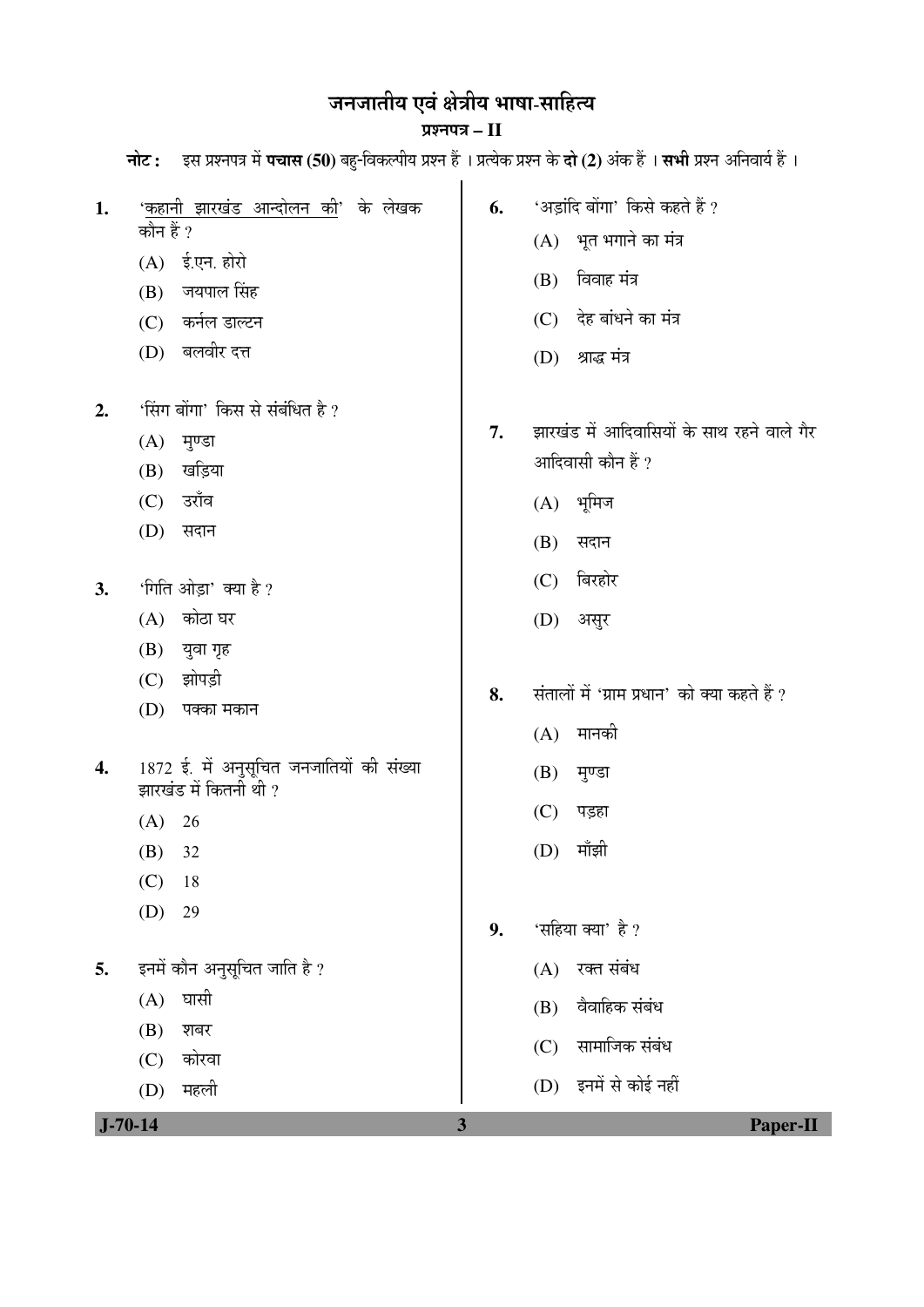Read the following passage and answer the **five** questions **(Q. Nos. 10-14)** given below :

 "Gandhiji was in South Africa from 1892 to 1914. There he saw the inhuman treatment meted out to Africans and Indians by the Europeans. When he returned to India, he published a factual account of his experiences. But an exaggerated version of this was given wide publicity in England and South Africa and the whites got annoyed with Gandhiji. When he came back in Durban, mass feeling ran against him. The Government of Natal prevented the entry of his ship for a few days and tried to prevent him from disembarking."

- **10.** When Gandhiji was in South Africa ?
	- (A) 1892
	- (B) 1914
	- (C) 1892-1914
	- (D) None
- **11.** What he saw there ?
	- (A) Inhuman treatment
	- (B) Human treatment
	- (C) Animosity
	- (D) Nothing
- **12.** Who were meted out with inhuman treatment ?
	- (A) Indians
	- (B) Africans
	- (C) Indians and Africans
	- (D) None
- **13.** When Gandhiji published a factual account of his experiences ?
	- (A) When he returned to India
	- (B) In 1915
	- (C) In 1917
	- (D) In 1920
- **14.** Why the whites were annoyed with Gandhiji?
	- (A) Due to factual account.
	- (B) Because wide publicity was given to this account.
	- (C) Due to exaggerated version of this account in England and Africa.
	- (D) None.
- **15.** Which is called grammar of grammar's ?
	- (A) Language-Literature
	- (B) Linguistics
	- (C) Language-Culture
	- (D) Language-Grammar
- **16.** What is the subject of Morphology ?
	- (A) Script and Sound
	- (B) Word and Meaning
	- (C) Morpheme
	- (D) Word and Alphabet
- **17.** Who systemataized 'Ding-Dong' Theory ?
	- (A) Maxmuller
	- (B) Sussmilch
	- (C) Rousseau
	- (D) Darwin
- **18.** Where is the Mother Tongue needed most ?
	- (A) In University
	- (B) In Foreign Countries
	- (C) In Colleges
	- (D) In Primary Education
- **19.** In which language the Pictographical script is used ?
	- (A) German
	- (B) Japanese
	- (C) Bantu
	- (D) Arbi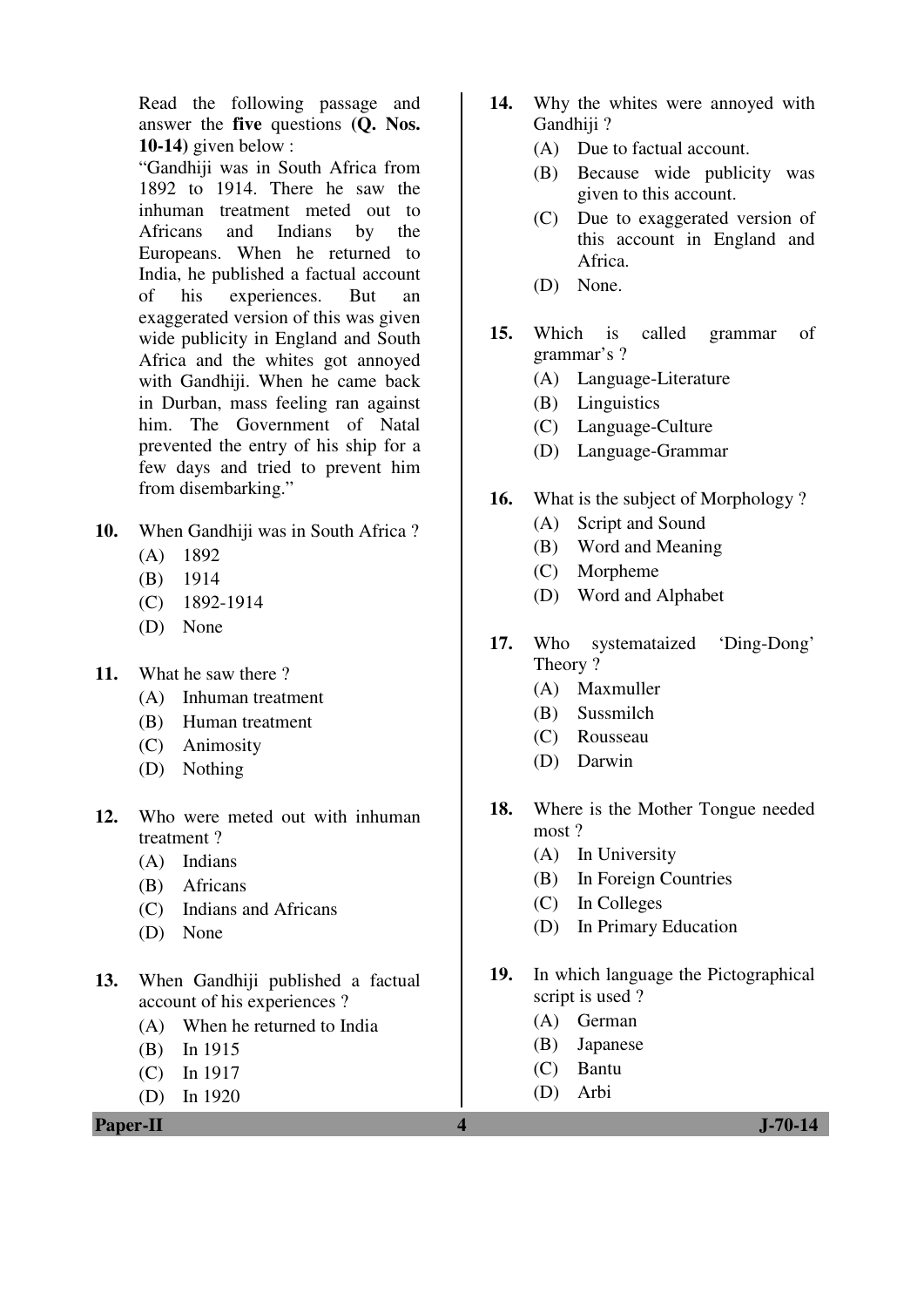निम्नलिखित अवतरण को पढें और नीचे दिये गये पाँच प्रश्नों (**10-14**) के उत्तर दें :

"गांधीजी 1892 से 1914 तक दक्षिण अफ्रीका में थे । उन्होंने वहाँ अफ्रीकी तथा भारतीय लोगों के साथ यरोपवासियों का अमानवीय व्यवहार देखा । जब वे भारत लौटे तो उन्होंने अपने अनुभवों का तथ्यात्मक विवरण प्रकाशित किया । किंतु इस विवरण को इंगलैंड और दक्षिणी अफ्रीका में अतिशयोक्तिपर्ण रूप में अत्यधिक प्रसारित किया गया । इससे दक्षिण अफ्रीका के गोरे लोग गांधीजी से नाराज हो गये । जब गांधीजी डरबन वापस आये तो उनके विरुद्ध जन भावना फैल गयी । नेताल सरकार ने कुछ दिनों के लिए उनके जहाज को बंदरगाह में घुसने से रोक दिया और उनको उससे उतरने से रोकने का प्रयास किया गया।"

10. गांधीजी दक्षिण अफ्रीका में कब थे ?

- (A) 1892
- (B) 1914
- (C) 1892-1914
- (D) किसी में नहीं
- 11. उन्होंने वहाँ क्या देखा ?
	- $(A)$  अमानवीय व्यवहार
	- (B) मानवीय व्यवहार
	- $(C)$  शत्रुता
	- $(D)$  कुछ नहीं
- 12. किन से अमानवीय व्यवहार किया जाता था ?
	- $(A)$  भारतीयों से
	- (B) अफ्रीकी लोगों से
	- (C) भारतीय और अफ्रीकी लोगों से
	- (D) किसी से नहीं
- 13. गांधीजी ने अपने तथ्यात्मक अनुभवों को कब प्रकाशित किया  $\eta$ 
	- (A) जब वे भारत वापस आये
	- $(B)$  1915  $\vec{H}$
	- $(C)$  1917 में
	- $(D)$  1920 में

- 14. Tilt लोग गांधीजी से क्यों नाराज थे ?
	- $(A)$  तथ्यात्मक विवरण के कारण
	- (B) क्योंकि इस विवरण को व्यापक रूप से प्रसारित किया गया था
	- (C) इंगलैंड और अफ्रिका में इस विवरण के अतिशयोक्ति पूर्ण प्रचार के कारण
	- (D) कोई भी नहीं
- 15. व्याकरणों का व्याकरण किसे कहा जाता है ?
	- $(A)$  भाषा-साहित्य
	- $(B)$  भाषा विज्ञान
	- (C) भाषा संस्कृति
	- (D) भाषा व्याकरण
- 16. पद विज्ञान का विषय क्या है ?
	- $(A)$  वर्ण एवं ध्वनि
	- (B) शब्द और अर्थ
	- $(C)$  शब्द रूप
	- (D) शब्द तथा अक्षर
- 17. रणन सिद्धान्त (डिंगडोंग थ्योरी) को किसने व्यवस्थित रूप दिया ?
	- $(A)$  मैक्समलर
	- (B) सुसमिल्श (Sussmilch)
	- (C) रूसो (Roussean)
	- $(D)$  डार्विन
- 18. THIGHIN की सर्वाधिक आवश्यकता कहाँ है ?
	- $(A)$  विश्वविद्यालय में
	- (B) विदेशों में
	- $(C)$  महाविद्यालय में
	- (D) प्राथमिक शिक्षा में
- 19. चित्र लिपि का प्रयोग किस भाषा में होता है ?
	- $(A)$  जर्मन
	- $(B)$  जापानीज
	- $(C)$  बांट्
	- $(D)$  अरबी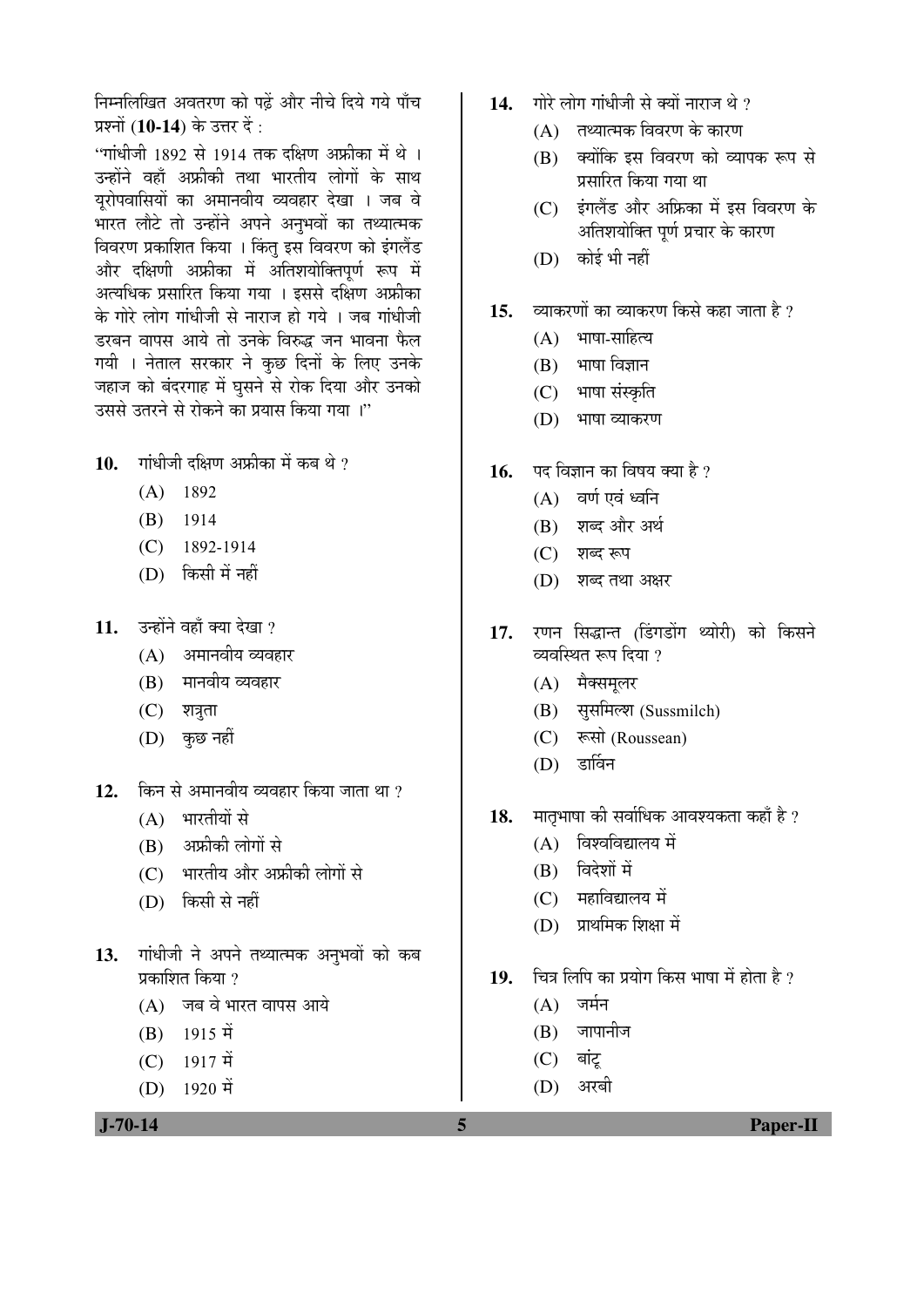- **20.** T, Tha, D, Dha, N are the script of the group
	- (A) Dental
	- (B) By Lips
	- (C) Glottis
	- (D) Palatal
- **21.** What is meaning in the context of word ?
	- (A) Property (Wealth)
	- (B) Body
	- (C) Home
	- (D) Soul
- **22.** Which is called Agglutinative Language ?
	- (A) In which are synthesised Root and Suffix.
	- (B) In which are separated Root and Suffix.
	- (C) In which Root and Semanteme are synthesised.
	- (D) In which Root and Morpheme are separated.
- **23.** In Semantics whose example is 'Amuk Ke Pita' ?
	- (A) Ashubha Parihar (Removal of bad Omen)
	- (B) Shravan Sukhadata (Euphemism)
	- (C) Andha Vishwas (Blind faith)
	- (D) Byang Prayog (Irony)

**24.** Which group is the most matching ? **List-I List-II**  a. Arth Vistar i. Mugdh b. Arth Sankoch ii. Akashvani c. Arthadesh iii. Mriga d. Arthotkarsh iv. Patra **Codes :**  a b c d

|  | $(A)$ iv iii ii i |  |
|--|-------------------|--|
|  | $(B)$ iii ii i iv |  |
|  | $(C)$ ii i iv iii |  |
|  | $(D)$ i ii iii iv |  |

- **25.** Which is considered as 'Pancham Veda' ?
	- (A) Ramayana
	- (B) Upanisad
	- (C) Mahabharata
	- (D) Puran
- **26.** How many 'Kandas' are in Ramayana ?
	- $(A)$  9
	- (B) 5
	- $(C) 6$
	- $(D)$  7
- **27.** To which period poet 'Chand Bardai' belongs ?
	- (A) Adhunik Kal
	- (B) Virgatha Kal
	- (C) Sringar Kal
	- (D) Bhakti Kal
- **28.** Which magazine was published in the reaction of Saraswati magazine of Dwivediji ?
	- (A) Indu
	- (B) Sudarsan
	- (C) Nagri Pracharini Patrika
	- (D) Harish Chandra Chandrika

**Paper-II 6 J-70-14**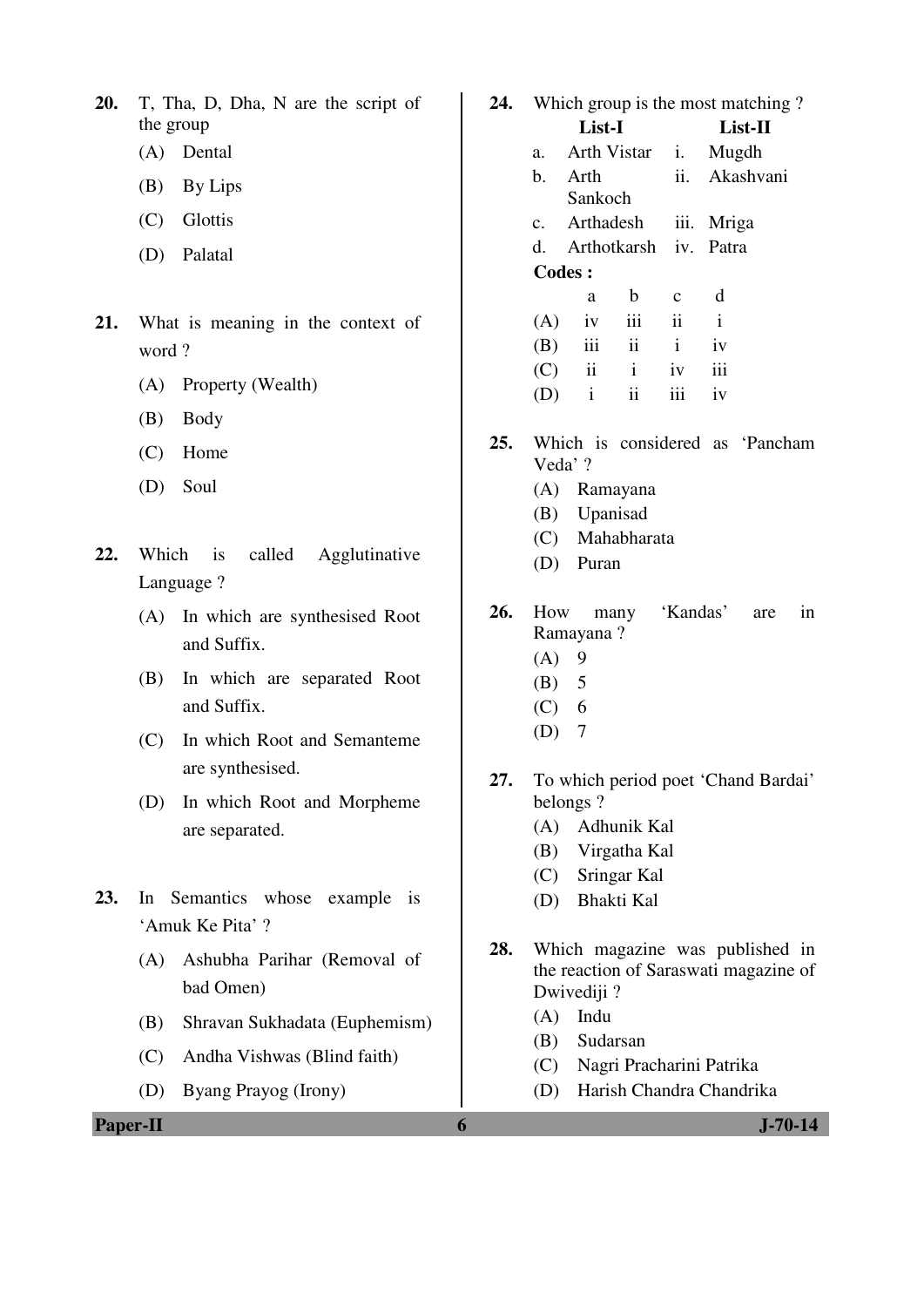| 20. त, थ, द, ध, न किस वर्ग की लिपि है ? |  |  |  |  |  |  |  |  |  |  |  |
|-----------------------------------------|--|--|--|--|--|--|--|--|--|--|--|
|-----------------------------------------|--|--|--|--|--|--|--|--|--|--|--|

- $(A)$  दन्त्य
- (B) ओष्ठ्य
- $(C)$  कण्ठ्य
- (D) तालव्य
- 21. शब्द के संदर्भ में अर्थ क्या है ?
	- $(A)$  धन
	- $(B)$  देह
	- $(C)$  घर
	- $(D)$  आत्मा
- 22. योगात्मक भाषा किसे कहते हैं ?
	- $(A)$  जिसमें प्रकृति और प्रत्यय का संयोग होता है $\perp$
	- (B) जिसमें प्रकृति और प्रत्यय का वियोग होता है $\perp$
	- (C) जिसमें प्रकृति और अर्थ तत्त्व का संयोग होता है $\perp$
	- (D) जिसमें प्रकृति और संबंध तत्त्व का वियोग होता है $\perp$
- 23. 'अमुक के पिता' अर्थ विज्ञान में किसका उदाहरण है ?
	- (A) अशुभ परिहार
	- (B) श्रवण सुखदता (Euphemism)
	- $(C)$  अंध विश्वास
	- (D) व्यंग्य प्रयोग (Irony)

## 24. किस समूह में सही मिलान है ? सूची – I सूची – II a. अर्थ*विस्तार* i. मृग्ध b. अर्थसंकोच ii. आकाशवाणी c. अर्थादेश iii. मृग d. अर्थोत्कर्ष iv. पत्र कूट : a b c d  $(A)$  iv iii ii i  $(B)$  iii ii i iv (C) ii i iv iii  $(D)$  i ii iii iv **25.** 'पंचम वेद' किसे माना जाता है ?  $(A)$  रामायण (B) उपनिषद  $(C)$  महाभारत (D) पुराण 26. रामायण में कितने काण्ड हैं ?  $(A) 9$  (B) 5  $(C) 6$  (D) 7 **27.** घंद बरदाई किस काल के कवि हैं ?  $(A)$  आधुनिक काल  $(B)$  वीरगाथा काल  $(C)$  शृंगार काल (D) भक्ति काल

- 28. द्विवेदी जी की 'सरस्वती' पत्रिका की प्रतिक्रिया में कौन सी पत्रिका निकाली गई ?
	- $(A)$  इंदु
	- (B) सुदर्शन
	- (C) नागरी प्रचारिणी पत्रिका
	- (D) हरिश्चन्द्र चन्द्रिका

 **J-70-14 7 Paper-II**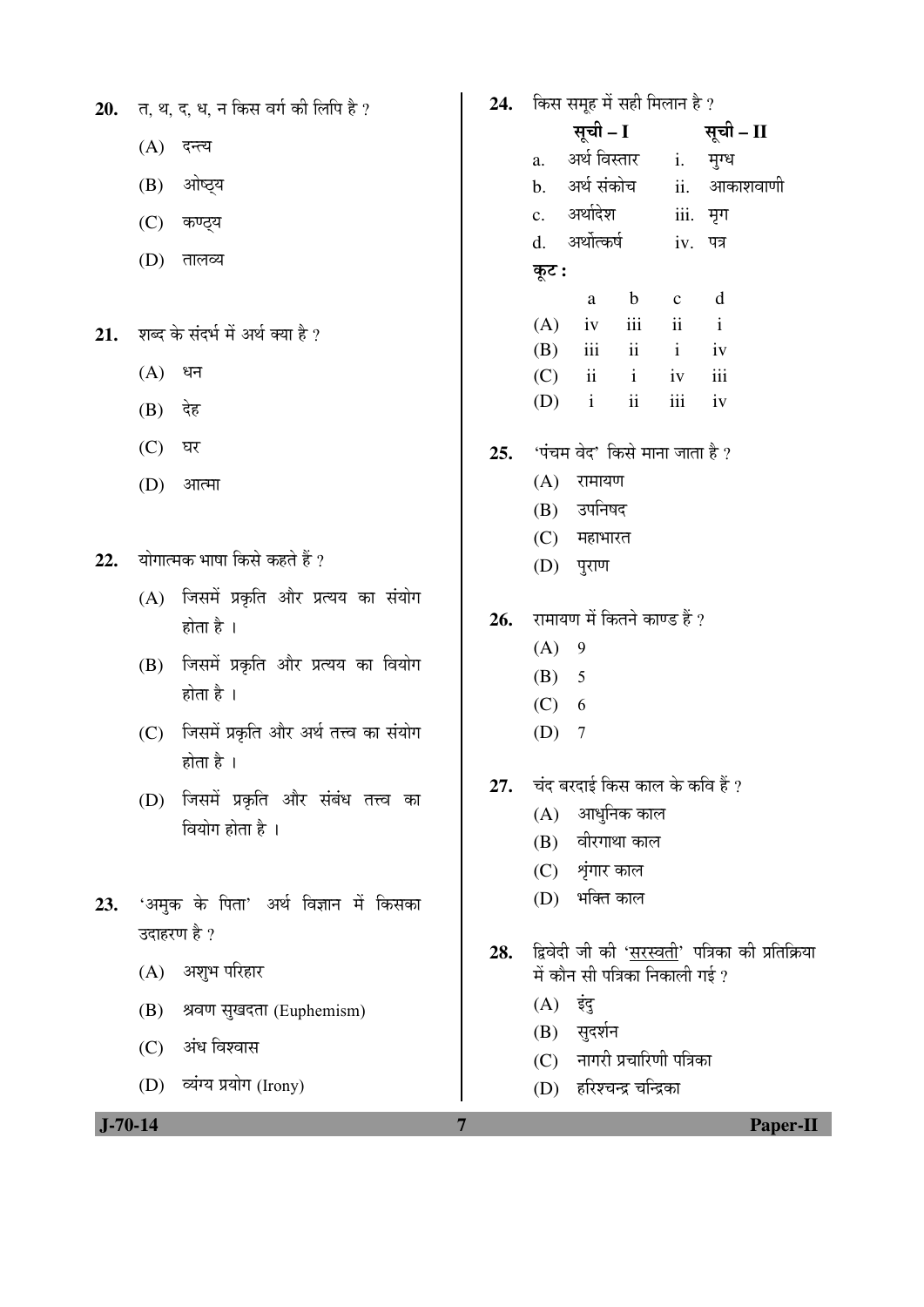- **29.** Whose statement is this 'Vakyam Rasatmakam Kavyam" ?
	- (A) Mammat
	- (B) Jagannath
	- (C) Vishwanath
	- (D) Shankuk
- **30.** Which is the correct historical order of Literate Books listed below ?
	- (A) Kirtilata, Sahitya Lahri, Sujanhit, Ansu.
	- (B) Sahityalahri, Sujanhit, Ansu, Kirtilata.
	- (C) Sujanhit, Ansu, Kirtilata, Sahitya Lahri.
	- (D) Sahitya Lahari, Kirtilata, Sujanhit, Ansu.
- **31.** What is the main difference between song and poem ?
	- (A) Rag and Tal
	- (B) Kala and Bhav
	- (C) Kalpana and Bhavna
	- (D) Rag and Bhav
- **32.** In which 'Dhir Lalit' character is depicted ?
	- (A) Padmavat
	- (B) Sursagar
	- (C) Ramcharit Manas
	- (D) Yashodhara
- **33.** "Dhan Anand Jiwan Dayak ho kuch meri yo Pir hiye parso,

 Kabhu ba visasi sujan kay Angan mo Ansuban ko lay barso."

 – Who is requested to rain in the Courtyard of Sujan ?

- (A) Vayu
- (B) Ansu
- (C) Badal
- (D) Sujan

**Paper-II 8 J-70-14**

**34.** Which grouping of assertion and reasoning is most appropriate in the following ?

**Assertion (A) :** Poetry is the criticism of life.

**Reason (R) :** Because the Poet depicts imaginatively.

#### **Codes :**

- (A) (A) is correct, (R) is not correct.
- (B) (A) is not correct, (R) is correct.
- $(C)$  (A) is correct,  $(R)$  is correct.
- (D) (A) is not correct, (R) is not correct.
- **35.** What is the 'Gun' with which the creation of the poet is absorbed easily in the heart of the reader ?
	- (A) Prasad
	- (B) Oja
	- (C) Madhurya
	- (D) None among these
- **36.** Who is the Author of 'Kavya Prakash' ?
	- (A) Bharat
	- (B) Vishwanath
	- (C) Jagannath
	- (D) Mammat
- **37.** "Jo Ghanibhut pida thi mastak me smriti si chhai, Durdin me ansu bankar wah aaj barasne ai." – Which Alankar is in this statement ?
	-
	- (A) Yamak
	- (B) Shlesh
	- (C) Vakrokti
	- (D) Upma
- **38.** How many Matras are needed in every Charan of Chaupai Chhand ?
	- (A) 16
	- (B) 13
	- (C) 11
	- (D) None of them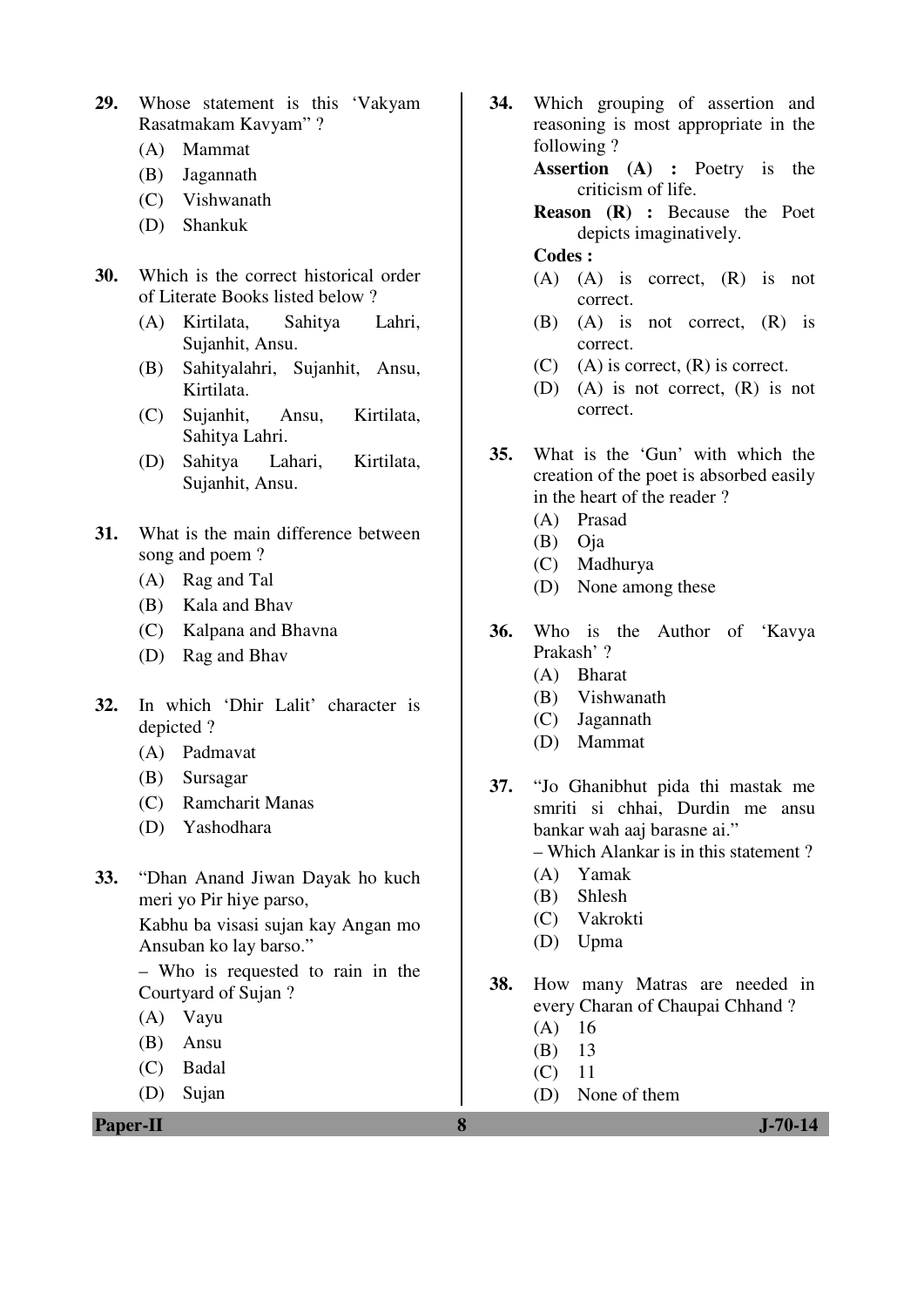- **29.** "रसात्मक वाक्य काव्य है।" यह किसने कहा ?
	- $(A)$  मम्मट
	- $(B)$  जगन्नाथ
	- $(C)$  विश्वनाथ
	- $(D)$  शंकुक
- 30. निम्नलिखित साहित्यिक ग्रंथों में से कौन सा ऐतिहासिक अनुक्रम सही है ?
	- $(A)$  कीर्तिलता, साहित्य लहरी, सुजान हित, ऑस
	- (B) साहित्य लहरी, सुजान हित, ऑसू, कोर्तिलता
	- (C) सुजान हित, आँसू, कीर्तिलता, साहित्य लहरी
	- (D) साहित्य लहरी, कीर्तिलता, सृजान हित, ऑस
- 31. *गीत और कविता में प्रमख अंतर क्या है* ?
	- $(A)$  राग और ताल
	- (B) कला और भाव
	- (C) कल्पना और भावना
	- (D) राग और भाव
- 32. धीर ललित चारित्र किसमें चित्रित है ?
	- (A) पदमावत
	- (B) सुरसागर
	- (C) रामचरित मानस
	- (D) यशोधरा
- **33.** "धन आनंद जीवन दायक हौं कुछ मेरी यौ पीर हिये परसौ । कबहं वा बिसासी सृजान के आंगन मो अंसुवन को लै बरसौ ।।" इसमें सजान के आंगन में किसे बरसाने के लिए कहा गया है ?
	- $(A)$  वायु
	- $(B)$  ऑसू
	- $(C)$  बादल
	- (D) सृजान
- 34. FEHRED HE KUTHE SIN THE THE THE THE THE ग्रप सर्वाधिक उपयुक्त है ? **स्थापना (A) :** काव्य जीवन की आलोचना है । **कारण (R) :** क्योंकि कवि काल्पनिक चित्रण करता है ।
	- कुट $:$
	- (A) (A) सही है, (R) सही नहीं है ।
	- (B) (A) सही नहीं है, (R) सही है।
	- (C) (A) सही है, (R) सही है।
	- $(D)$   $(A)$  सही नहीं है,  $(R)$  भी सही नहीं है ।
- **35.** जिस गुण से कवि की रचना अनायास पाठक के हृदय में व्याप्त हो जाए उसे कौन सा गुण कहते हैं ?
	- $(A)$  प्रसाद
	- (B) ओज
	- $(C)$  माधुर्य
	- (D) इनमें कोई नहीं
- **36.** 'काव्य प्रकाश' के रचयिता कौन हैं ?
	- $(A)$  भरत
	- $(B)$  विश्वनाथ
	- $(C)$  जगन्नाथ
	- $(D)$  मम्मट
- **37.** जो घनीभूत पीड़ा थी मस्तक में स्मृति सी छाई । दर्दिन में आँसु बनकर वह आज बरसने आई ।। इसमें कौन सा अलंकार है ?
	- $(A)$  यमक
	- $(B)$  श्लेष
	- $(C)$  वक्रोक्ति
	- (D) उपमा

38. चौपाई छंद हर चरण में कितनी मात्राएँ होती हैं ?

- (A) 16
- (B) 13
- (C) 11
- (D) इनमें से कोई नहीं

 **J-70-14 9 Paper-II**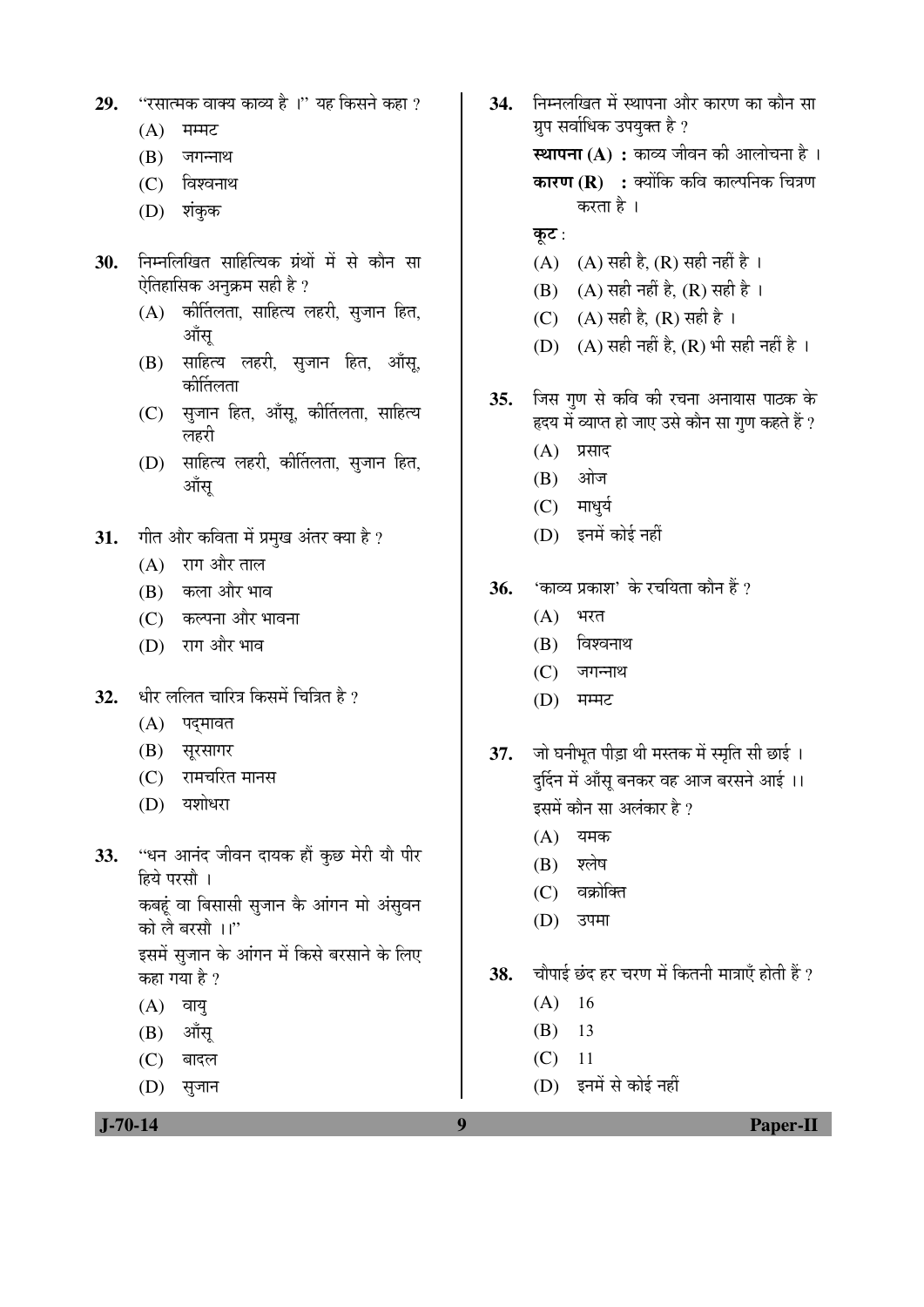- **39.** "Kahat natat rijhat khijhat milat khilat lajiyat, Bhare bhoun me karat hai Nainan hi so bat."
	- What 'Rasa' is in this ?
	- (A) Viyog Shringar
	- (B) Adbhut Rasa
	- (C) Shanta Rasa
	- (D) Sanjog Shringar
- **40.** Which is not 'Sthayi Bhav' in the following ?
	- (A) Rati (B) Utsaha
	- (C) Bhay (D) Bhayanak
- **41.** 'Sarhul' Folk Tales belongs to the group of
	- (A) Legend (Historical tales)
	- (B) Pari katha (Fairy tales)
	- (C) Myth (Dharam katha)
	- (D) Jadu Tona (Magic)
- **42.** "Dhobi ka Kutta, Ghar Ka na ghat ka" What is this ?
	- (A) Paheli (Riddle)
	- (B) Lokokti (Proverbs)
	- (C) Muhabara (Idiom)
	- (D) Mantra (Mantra)
- **43.** 'Karam Folk Tales' belongs to the group of
	- (A) Shram Geet (Work song)
	- (B) Ropni Geet (Paddy Plantation Song)
	- (C) Utsav Geet (Festival song)
	- (D) Sanskar Geet (Ceremonial song)
- **44.** What is the main character of 'Chhow Dance' ?
	- (A) Mask is used
	- (B) Mask is not used
	- (C) Some use mask, some do not
	- (D) Dance is performed in six number
- **45.** When the 'Proverb' is used ?
	- (A) After a statement
	- (B) Before a statement
	- (C) In the middle of a statement
	- (D) Independently
- **46.** In which festival Fire Walking is celebrated ?
	- (A) In Dipawali
	- (B) In Holika Dahan
	- (C) None of them
	- (D) In Manda festival
- **47.** Which is the appropriate example of Ballad ?
	- (A) Seven brother and One sister
	- (B) Sosobonga
	- (C) Tale of Karma-Dharma
	- (D) Origin Tate of Sankh-Koyel river
- **48.** When 'Domkach' songs are sung mainly ?
	- (A) In the rainy season
	- (B) In the winter season
	- (C) 15 days after marriage
	- (D) 15 days before marriage
- **49.** How the animals behave generally in the folk tales ?
	- (A) Like man
	- (B) Like Animal and bird
	- (C) Like man, Animal and bird
	- (D) None of them
- **50.** Whose important gift is the Folk Literature ?
	- (A) Of the ancestors
	- (B) Of the intellectuals
	- (C) Of the Kings
	- (D) Of the Story-tellers

**Paper-II** J-70-14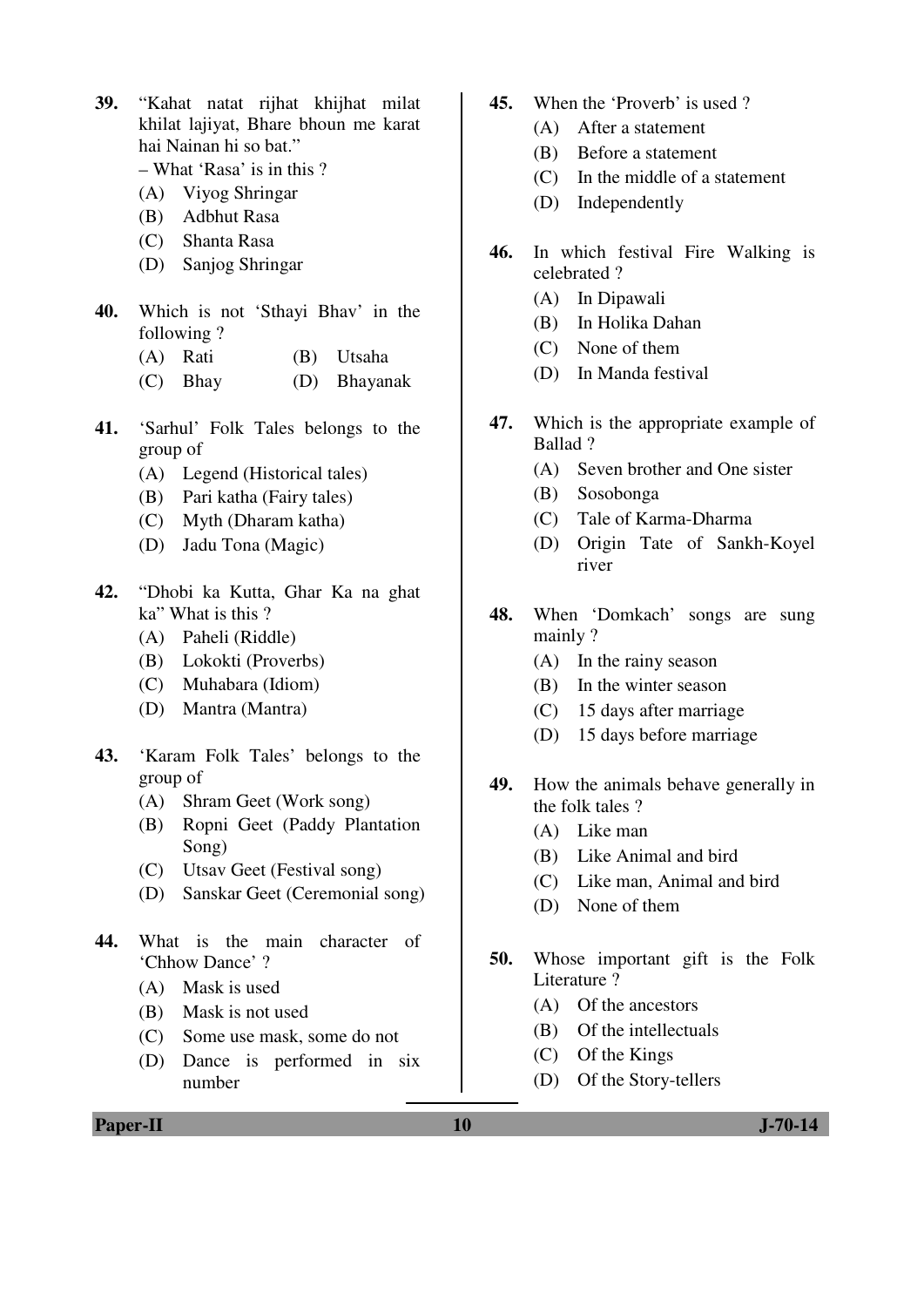- 39. "कहत नटत रीझत खिझत मिलत खिलत लजियात । भरे भौन में करत हैं नैनन ही सों बात**ा।**"
	- इसमें कौन सा रस है ? (A) वियोग श्रृंगार
	- (B) अद्भुत रस
	- (C) शांत रस
	- (D) संयोग श्रृंगार
- 40. इनमें से कौन 'स्थायी भाव' नहीं है ?
	- $(A)$  रति
	- (B) उत्साह
	- (C) भय
	- (D) भयानक
- **41.** 'सरहुल' की कथा किस वर्ग की कथा है ?
	- $(A)$  लीजेंड
	- (B) परीकथा
	- $(C)$  मिथ
	- (D) जादू टोना
- 42. "धोबी का कुत्ता, घर का न घाट का" क्या है ?
	- $(A)$  पहेली
	- (B) लोकोक्ति
	- (C) मुहावरा
	- $(D)$  मंत्र
- 43. **'करम गीत'** किस श्रेणी के लोक गीत हैं ?
	- $(A)$  श्रम गीत
	- (B) रोपनी के गीत
	- (C) उत्सव गीत
	- (D) संस्कार गीत
- 44. छऊ नृत्य की प्रमुख विशेषता क्या है ?
	- $(A)$  मुखौटा होता है।
	- $(B)$  मुखौटा नहीं होता है।
	- $(C)$  मुखौटा कुछ में होता है, कुछ में नहीं ।
	- $(D)$  छ: की संख्या में नृत्य होता है।
- **45.** Þarada Þan yalu an bara bildu an bildu
	- $(A)$  कथन के बाद
	- (B) कथन से पहले
	- $(C)$  कथन के बीच में
	- (D) स्वतंत्र रूप से
- **46.** †ÓÝÖÖ¸üÖë ¯Ö¸ü "Ö»Ö®Öê ÛúÖ »ÖÖêÛú ˆŸÃÖ¾Ö ×ÛúÃÖ´Öë ÆüÖêŸÖÖ हे ?
	- $(A)$  दीपावली में
	- (B) होलिका दहन में
	- $(C)$  किसी में नहीं
	- (D) मंडा पर्व में
- **47.** लोक गाथा का सुंदर उदाहरण है
	- $(A)$  सात भाई एक बहन
	- $(B)$  सोसो बोंगा
	- $(C)$  करम-धरम की कथा
	- (D) शंख-कोयल नदी की उत्पत्ति कथा
- **48.** 'डमकच' मूलत: कब गाया जाता है ?
	- $(A)$  वर्षा ऋतु में
	- $(B)$  शीत काल में
	- $(C)$  विवाह के 15 दिन बाद से
	- (D) विवाह के 15 दिन पहले से
- 49. प्राय: लोक कथाओं में पश्-पक्षी कैसा व्यवहार करते हैं ?
	- (A) केवल मनुष्य जैसा
	- (B) केवल पशु-पक्षी जैसा
	- (C) मानव तथा पश्-पक्षी जैसा
	- (D) किसी तरह नहीं
- 50. लोक साहित्य किसकी महत्त्वपूर्ण देन है ?
	- $(A)$  पुरखों की
	- (B) विद्वानों की
	- (C) राजाओं की
	- (D) कथावाचकों की

 **J-70-14 11 Paper-II**